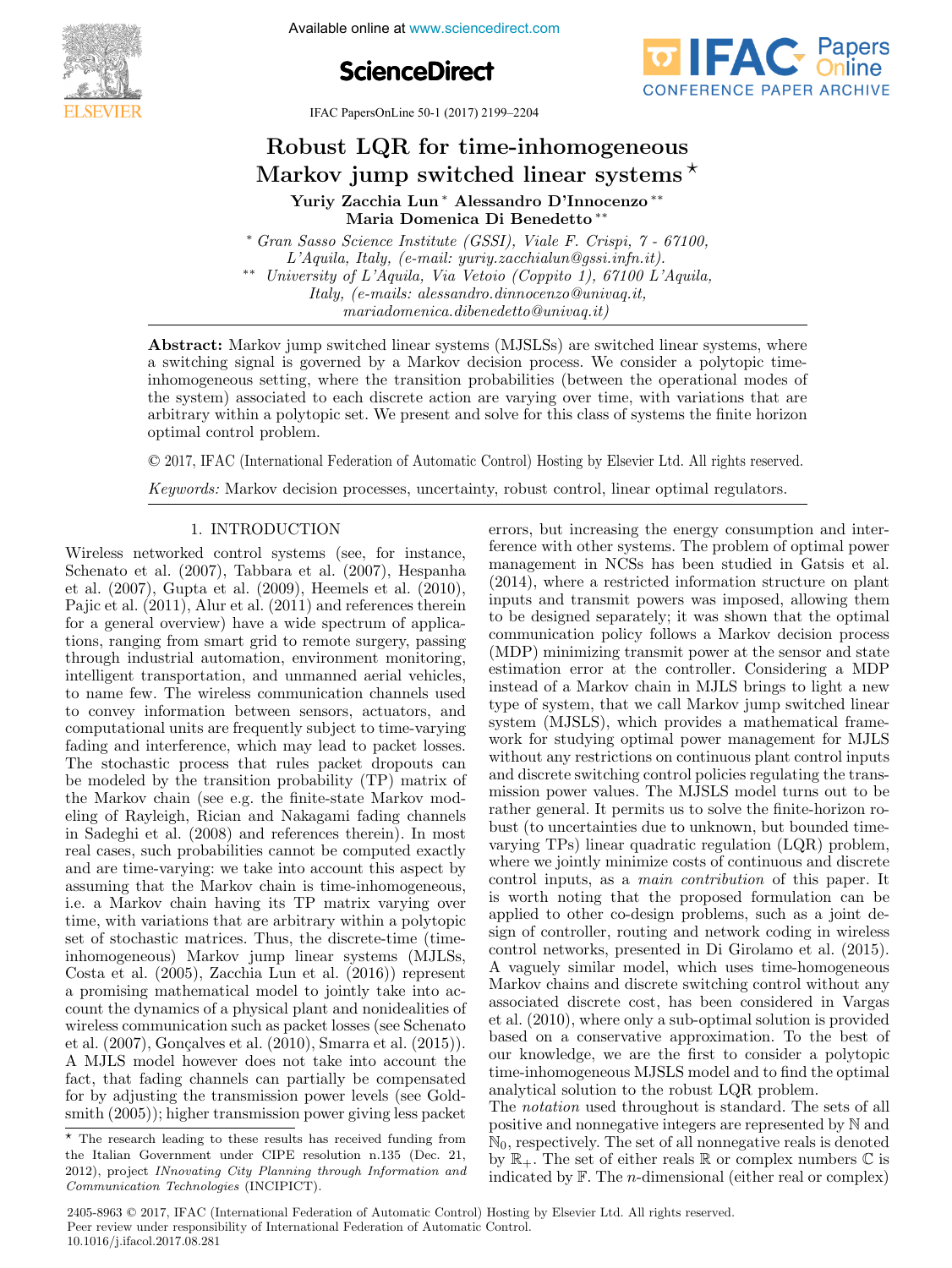Euclidean space is represented by  $\mathbb{F}^n$ , while a set of linear maps between two Euclidean spaces  $\mathbb{F}^m$  and  $\mathbb{F}^n$  is denoted by  $\mathbb{F}^{m \times n}$  and is encoded through a set of  $m \times n$  matrices. The conjugate of a complex matrix A is represented by  $\bar{A}$ , while the superscript  $*$  stands for the conjugate transpose of a matrix, and  $T$  indicates the transpose. Clearly, for a set of real matrices,  $*$  and  $T$  have the same meaning. We indicate with  $\mathbb{C}_{*}^{n \times n}$  (respectively with  $\mathbb{R}_{*}^{n \times n}$ ) the set of Hermitian (respectively symmetric) matrices, and with  $\mathbb{F}^{n\times n}$  the set of positive semi-definite matrices. Unless otherwise stated,  $\|\cdot\|$  will represent any norm in  $\mathbb{F}^n$ , and, for  $A \in \mathbb{F}^{m \times n}$ , ||A|| will denote the induced uniform norm in  $\mathbb{F}^{m \times n}$ . The linear space made up of all N sequences of matrices  $\mathbf{A} = [A_1, ..., A_N], A_i \in \mathbb{F}^{n \times m}, i \in \{1, ..., N\} \subset \mathbb{N},$ is indicated by  $\mathbb{H}^{m,n}$ . For simplicity, we set  $\mathbb{H}^n \triangleq \mathbb{H}^{n,n}$ . For  $\mathbf{A} \in \mathbb{H}^{m,n}$ , we write  $\mathbf{A}^* = [A_1^*, \ldots, A_N^*] \in \mathbb{H}^{n,m}$ , and say that  $\mathbf{A} \in \mathbb{H}^n$  is Hermitian if  $\mathbf{A} = \mathbf{A}^*$ . We set  $\mathbb{H}^{n*} \triangleq {\mathbf{A} = [A_1, \ldots, A_N] \in \mathbb{H}^n; \ A_i = A_i^*, \ i \in \{1, \ldots, N\}},$  $\mathbb{H}^{n+\triangleq} {\mathbf{A}} = [A_1,\ldots,A_N] \in \mathbb{H}^{n*};\ A_i \succeq 0,\ i \in \{1,\ldots,N\} \},\$ where  $A_i \succeq 0$  (respectively  $A_i \succ 0$ ) indicates that  $A_i$  is positive semi-definite (respectively positive definite). For  $\mathbf{A}, \mathbf{B} \in \mathbb{H}^n$ , if  $\mathbf{A} - \mathbf{B} = [A_1 - B_1, \ldots, A_N - B_N] \in \mathbb{H}^{n+}$ , we write  $\mathbf{A} \succeq \mathbf{B}$ . Similarly, the notation  $\mathbf{A} \succ \mathbf{B}$  symbolizes that  $A_i-B_i \succ 0$ , i.e. the resulting matrices are positive definite  $\forall i \in \{1,\ldots,N\} \subset \mathbb{N}$ . Finally,  $\mathbb{I}_n$  denotes the  $n \times n$  identity matrix, E[·] stands for the mathematical expectation of the underlying scalar valued random variables, and  $|\mathcal{S}|$ indicates cardinality of a finite set  $S$ .

## 2. PROBLEM FORMULATION

Consider a probability space  $(\Omega, \mathcal{F}, Pr)$ , where  $\Omega$  is the sample space, F is the  $\sigma$ -algebra of (Borel) measurable events and Pr is the probability measure. Let a tuple  $(S, \mathcal{A}, p, q, s_0)$  be a Markov decision process defined on the probability space, where  $S = \{1, \ldots, N\}$ ,  $N \in \mathbb{N}$ , is a finite set of discrete states;  $\mathcal{A} = \{1, \ldots, M\}, M \in \mathbb{N}$ , is a finite set of actions (with slight abuse of notations we also define the function  $\mathcal{A}(i)$ , where  $i \in \mathcal{S}$  and  $\mathcal{A}(i) \subseteq \mathcal{A}$ , to represent the available actions at state i); therefore,  $p:\mathcal{S}\times\mathcal{A}\times\mathcal{S}\rightarrow[0,1]$ is the transition probability (TP) function, such that, for every decision epoch  $k \in \mathcal{K} = \{0, \ldots, T\}$ , where  $T \in \mathbb{N}_0$  is a finite control horizon,  $i, j \in S$ ,  $a \in A$ ,

$$
p_{ij}^a(k) \triangleq \Pr\{s(k+1) = j \mid a, s(k) = i\} \ge 0,
$$
 (1a)

$$
\sum_{j=1}^{N} p_{ij}^{a}(k) = 1 \text{ if } a \in \mathcal{A}(i), \quad p_{ij}^{a}(k) = 0 \text{ if } a \notin \mathcal{A}(i); \text{ (1b)}
$$

pa

 $g: \mathcal{S} \times \mathcal{A} \to \mathbb{R}_+$  is such that  $g(i, a)$  is the (non-negative) cost when action  $a \in \mathcal{A}(i)$  is taken; finally,  $s_0 \in \mathcal{S}$  is the initial state. We define the discrete state action function  $\mu:\mathcal{S}\times\mathbb{N}_0\to\mathcal{A}$  such that  $\mu(i,k)\in\mathcal{A}(i)$ ,  $\forall i\in\mathcal{S}, k\in\mathcal{K}$ . This function maps each state to the action selected (among those available at state  $i$ ) at the decision epoch  $k$ . When i and k are obvious from the context, we will write  $\mu$ instead of  $\mu(i,k)$ . The associated TP vector  $\mathbf{p}_i^{\mu}(k)$  is a stochastic N-dimensional vector with entries  $p_{ij}^{\mu}(\boldsymbol{k})$ . In this work we assume that each  $\mathbf{p}_{i\bullet}^{\mu}(k)$  is unknown and timevarying within a bounded set,  $\forall \mu = \mu(i, k) \in \mathcal{A}(i) \subseteq \mathcal{A}$ .

Assumption 1. The transition probability vector  $\mathbf{p}_{i\bullet}^{\mu}(k)$  is **polytopic**  $\forall \mu = \mu(i, k) \in \mathcal{A}(i), i \in \mathcal{S}, k \in \mathcal{K}$ , i.e.

$$
\mathbf{p}_{i\bullet}^{\mu}(k) = \sum_{l=1}^{L_{\mu}} \lambda_l(k) \mathbf{p}_{i\bullet|l}^{\mu}, \ \lambda_l(k) \in \mathbb{R}_+, \ \sum_{l=1}^{L_{\mu}} \lambda_l(k) = 1, \ (2)
$$

 $\forall k \in \mathbb{N}_0$ , where  $\{p_{i\bullet|l}^{\mu}\}_{l \in \mathcal{L}_{\mu}} \triangleq \{1, ..., L_{\mu}\}\$ , with  $L_{\mu} \in \mathbb{N}$ , is a given set of transition probability vectors, which are the vertices of a convex polytope for the action  $\mu(i, k) \in \mathcal{A}(i)$ . Remark 2. The previous assumption is not restrictive, since the polytopic uncertainty described by its vertices is (widely) used for both robust control of MDPs with uncertain transition matrices (see e.g. Nilim and El Ghaoui (2005)) and for robust control of time-homogeneous MJLS (see e.g. Gonçalves et al.  $(2011)$ , where the polytopic uncertainty model for TP matrices is additionally shown to be more general than the partly known element model). Moreover, also the interval TP matrix can be represented as a convex polytope, as described in Hartfiel (1998).

Let us consider the following discrete-time MJSLS  $\Sigma$ ,

$$
\Sigma: \begin{cases} x(k+1) = A_{s(k)}x(k) + B_{s(k)}u(k), \\ y(k) = C_{s(k)}x(k) + D_{s(k)}u(k), \\ x(0) = x_0, \ s(0) = s_0, \end{cases}
$$
 (3)

where  $x(k) \in \mathbb{F}^n$  is a continuous state vector,  $u(k) \in \mathbb{F}^m$ is a continuous control vector,  $y(k) \in \mathbb{F}^s$  is a (measured) output of the system,  $s(k) = i \in S$  is a discrete state of MDP at time step  $k \in \mathcal{K}$ , and,  $\forall i \in \mathcal{S}, A_i \in \mathbb{F}^{n \times n}$ ,  $B_i \in \mathbb{F}^{n \times m}$ ,  $C_i \in \mathbb{F}^{s \times n}$ ,  $D_i \in \mathbb{F}^{s \times m}$  are constant state, input, output and direct transition (also known as feedforward or feedthrough) matrices, respectively, each of which is associated with an operational mode of the system, while  $x_0$  and  $s_0$  are respectively continuous and discrete initial conditions. Considering every operational mode of a MJSLS  $\Sigma$ , we have  $\mathbf{A} = [\mathbf{A}_1, \dots, \mathbf{A}_N] \in \mathbb{H}^{n,n}$ ,  $\mathbf{B} = [B_1, \ldots, B_N] \in \mathbb{H}^{m,n}$ ,  $\mathbf{C} = [C_1, \ldots, C_N] \in \mathbb{H}^{n,s}$  and  $\mathbf{D} = [D_1, \ldots, D_N] \in \mathbb{H}^{m,s}$ . In the following we denote by  $c(k)$  the hybrid control pair  $\{u(k), \mu(i,k)\}, k \in \mathbb{N}_0$ . The sequence of pairs  ${c(k)}_{k=0}^{T-1}$ , i.e.  ${u(k), \mu(i,k)}_{k=0}^{T-1}$  is called *hybrid control sequence*. At each time step (or decision epoch, in MDP terminology)  $k$ , a *particular choice*  $u_k$  of  $u(k)$  is called the continuous control law; similarly,  $\mu_k$  is denominated discrete switching control law. The pair  ${u_k, \mu_k}$  forms the hybrid control *law*, and the sequence of hybrid control laws over the horizon  $T$  constitutes a finite horizon feedback policy  $\pi_T \triangleq \{u_k, \mu_k\}_{k=0}^{T-1}$ . We cast a robust linear quadratic regulation (LQR) problem as a min-max problem of optimizing robust performance, i.e. finding the minimum over the finite horizon feedback policy of the maximum over the transition probability disturbance (obtained in correspondence of the chosen feedback policy).

Assumption 3. The continuous state variable  $x(k)$  and the discrete operation mode  $s(k)$  are known at each time k.

The random variables  $\{x(t), s(t); t=0,\ldots,k\}$  generate the  $σ$ -algebra denoted by  $\mathcal{F}_k$ . Clearly ∀ $k \in \mathbb{N}_0$ 

$$
\mathcal{F}_k \subset \mathcal{F}_{k+1} \subset \mathcal{F} \tag{4}
$$

Remark 4. Requiring that all the continuous state variables are accessible to the controller may seem to be a strong assumption. However, the state-feedback scheme plays important role also in output-feedback setting, when the separation principle is applicable.

Assumption 5. Without loss of generality (Costa et al., 2005, p.74, Remark 4.1) we assume that for all  $i \in \mathcal{S}$ 

$$
C_i^* D_i = 0,\t\t(5)
$$

$$
D_i^* D_i \succ 0. \tag{6}
$$

*Problem 6.* Given a MJSLS  $\Sigma$  having unknown and timevarying TP vectors as in Assumption 1, find for any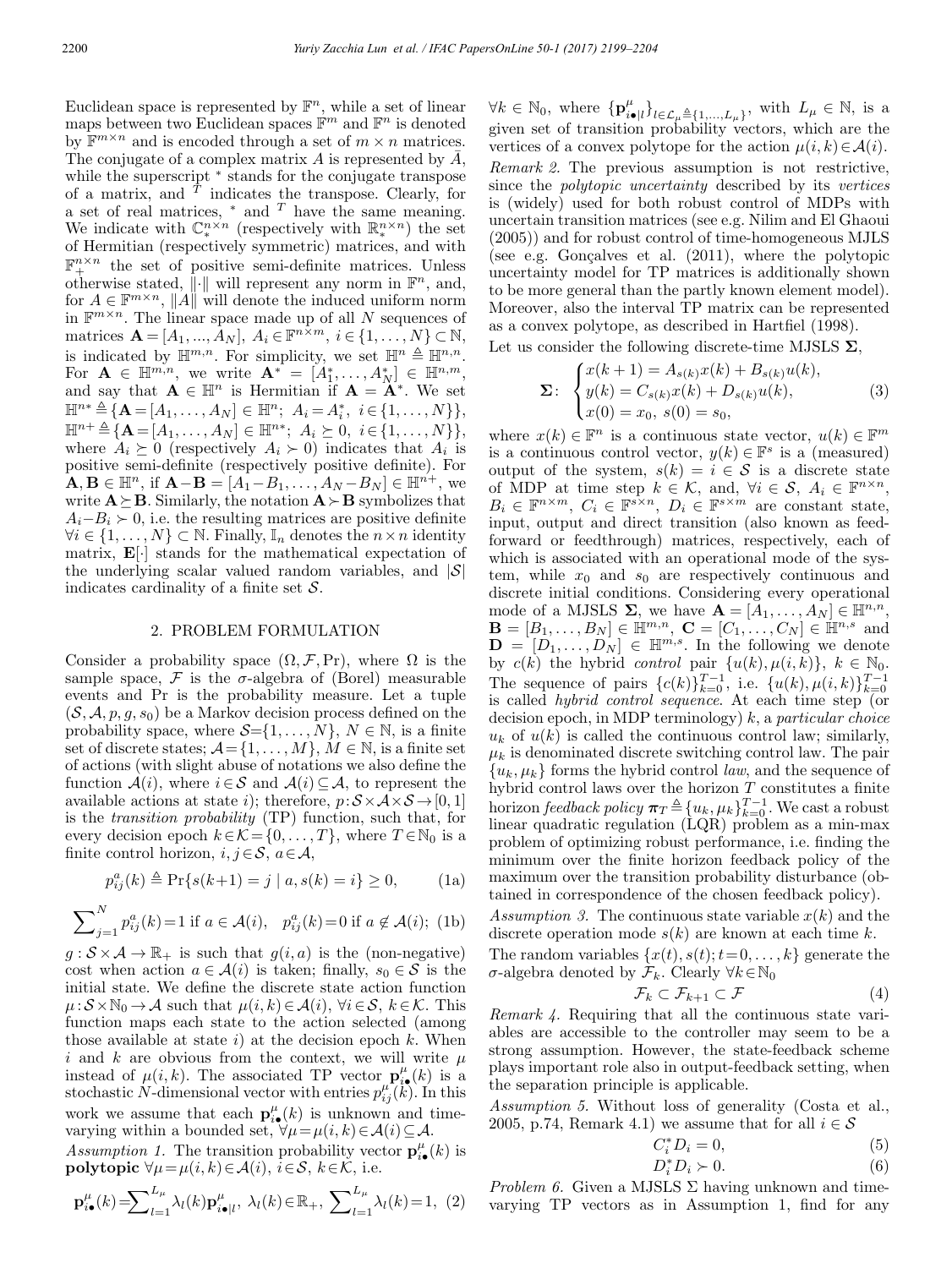$k \in \{0, \ldots, T-1\}$  the optimal robust (with respect to uncertain transition probability) state-feedback policy  $\pi^{\star}_T$  =  ${u_k^{\star}, \mu_k^{\star}}_{k=0}^{T-1}$  that minimizes the following quadratic cost

$$
\mathcal{J}(s_0, x_0, \boldsymbol{\pi}_T) \triangleq \max_{\mathbf{p}} \mathcal{J}(s_0, x_0, \boldsymbol{\pi}_T, \mathbf{p}),
$$
 (7)

$$
\mathcal{J}(s_0, x_0, \boldsymbol{\pi}_T, \mathbf{p}) \triangleq \mathbf{E}\big[x^*(T)X_{s(T)}(T)x(T) + g_{s(T)} | \mathcal{F}_T\big] + \sum_{k=0}^{T-1} \left(\mathbf{E}\big[\|y(k)\|^2 + g(s(k), \mu(s(k), k)) | \mathcal{F}_0\big]\right),\tag{8}
$$

where  $\mathbf{p} \triangleq \{ \mathbf{p}_{s(k)}^{\mu(s(k),k)}(k) \}_{k=0}^{T-1}$  is a transition probability sequence of length T obtained for the states  $s(k) \in \mathcal{S}$  in correspondence of the switching actions  $\mu(s(k), k)$ ; lastly,  $\mathbf{X}(T)=(X_1(T),\ldots,X_N(T))\in\mathbb{H}^{n+}$  is a vector of terminal continuous state weighs, which should be given for every discrete state in S. Similarly,  $\mathbf{g} = (g_1, \dots, g_N) \in \mathbb{R}^N_+$  is a vector of terminal discrete state weights. The optimal quadratic cost will be indicated by  $\mathcal{J}^*(s_0, x_0)$ .

## 3. ANALYTICAL SOLUTION

In this Section we address Problem 6 by providing an analytical solution based on a dynamic programming. We follow the classical Bellman optimization formulation (see e.g. Bertsekas (1995)). We define a cost-to-go function at time k as  $\mathcal{J}(s(k), x(k))$ , such that

$$
\mathcal{J}(s(k), x(k)) = \min_{c(k)} \mathcal{J}(s(k), x(k), c(k)), \tag{9}
$$

$$
\mathcal{J}(s(k), x(k), c(k)) = \max_{\mathbf{p}_{s(k)}^{\mu(s(k),k)}(k)} \mathcal{J}(s(k), x(k), c(k), \mathbf{p}_{s(k)}^{\mu(s(k),k)}(k)), \quad (10)
$$

$$
\mathcal{J}(s(k), x(k), c(k), \mathbf{p}_{s(k)\bullet}^{\mu(s(k),k)}(k)) =
$$
\n(11)

$$
\mathbf{E}[\|y(k)\|^2 + g(s(k), \mu(s(k), k)) + \mathcal{J}(s(k+1), x(k+1)) | \mathcal{F}_k],
$$

$$
\mathcal{J}(s(T), x(T)) = \mathbf{E}[x^*(T)X_{s(T)}x(T) + g_{s(T)} | \mathcal{F}_T]. \tag{12}
$$

The explicit expressions of the cost-to-go function and of the optimal state-feedback policy are obtained by backward induction. Since  $x(T)$  and  $s(T)$  are  $\mathcal{F}_T$ -measurable, by linearity of the expected value, we have from (12) that

$$
\mathcal{J}(s(T), x(T)) = x^*(T)X_{s(T)}x(T) + g_{s(T)}.
$$
 (13)

Thence, we examine the cost-to-go function at time step  $k = T - 1$ . For every  $i \in S$ , when  $s(T - 1) = i$ , we apply (3), (5) and (13) to (11). By linearity of the expected value we get that the right-hand side (RHS) of (11) equals to

$$
x^*(T-1)C_i^*C_ix(T-1) + u^*(T-1)D_i^*D_iu(T-1) +x^*(T-1)A_i^* \mathbf{E}[X_{s(T)} | \mathcal{F}_{T-1}](A_ix(T-1) + B_iu(T-1)) +u^*(T-1)B_i^* \mathbf{E}[X_{s(T)} | \mathcal{F}_{T-1}](A_ix(T-1) + B_iu(T-1)) +g(i, \mu(i, T-1)) + \mathbf{E}[g_{s(T)} | \mathcal{F}_{T-1}],
$$
 (14)

since  $C_i^*C_i$  and  $D_i^*D_i$ ,  $A_i$  and  $B_i$  are constant matrices,  $u(T-1)$  and  $\mu(i, T-1)$  are (non-random) inputs we choose to apply to the system at time step  $k=T-1$ , and  $x(T-1)$ is  $\mathcal{F}_{T-1}$ -measurable.

The explicit expression of  $\mathbf{E}[X_{s(T)} | \mathcal{F}_{T-1}]$  is given by

$$
\sum_{j=1}^{N} \mathbf{E}[\Pr\{s(T) = j \mid s(T-1) = i, \mu(i, T-1)\} X_j(T)] =
$$

$$
\sum_{j=1}^{N} p_{ij}^{\mu(i, T-1)}(T-1) X_j(T) = \mathbf{E}[X_{s(T)} | \mathcal{F}_{T-1}]. \tag{15}
$$

Using the same procedure, we obtain

$$
\mathbf{E}[g_{s(T)} | \mathcal{F}_{T-1}] = \sum_{j=1}^{N} p_{ij}^{\mu(i, T-1)}(T-1)g_j.
$$
 (16)

Since  $\mathbf{X}(T) \in \mathbb{H}^{n+}$ , it follows that  $\mathbf{X}^*(T) = \mathbf{X}(T)$ . Thus, from (14), (15) and (16), we obtain another expression for the RHS of (11), when  $k = T - 1$ :

$$
x^{*}(T-1)[C_{i}^{*}C_{i}+A_{i}^{*}\sum_{j=1}^{N}p_{ij}^{\mu(i,T-1)}(T-1)X_{j}(T)A_{i}]x(T-1)+
$$
  
\n
$$
2x^{*}(T-1)A_{i}^{*}\sum_{j=1}^{N}p_{ij}^{\mu(i,T-1)}(T-1)X_{j}(T)B_{i}u(T-1)+
$$
  
\n
$$
u^{*}(T-1)[D_{i}^{*}D_{i}+B_{i}^{*}\sum_{j=1}^{N}p_{ij}^{\mu(i,T-1)}(T-1)X_{j}(T)B_{i}]u(T-1)+
$$
  
\n
$$
g(i, \mu(i, T-1)) + \sum_{j=1}^{N}p_{ij}^{\mu(i,T-1)}(T-1)g_{j}.
$$
\n(17)

From (10) we see that its left-hand side (LHS) for  $k=T-1$ is obtained from (17) by considering it as a function of only  $\mathbf{p}_{i\bullet}^{\mu(i,T-1)}(T-1)$ . For any choice of  $\mu(i, T-1)$ , from Assumption 1 we have that  $\mathbf{p}_{i\bullet}^{\mu(i,T-1)}(T-1)$  is polytopic. It is immediate to verify that *Jensen's inequality* (Rockafellar, 1997, p. 25, Theorem 4.3) holds for (17) function of only  $\mathbf{p}_{i\bullet}^{\mu(i,T-1)}(T-1)$ , whatever it is  $\mu(i, T-1)$ , i.e.  $\forall \lambda_l(T-1)$ defined in (2),

$$
\mathcal{J}(i, x(T-1), c(T-1), \sum_{l=1}^{L_{\mu}} \lambda_l(T-1) \mathbf{p}_{i \bullet | l}^{\mu(i, T-1)}) =
$$

$$
\sum_{l=1}^{L_{\mu}} \lambda_l(T-1) \mathcal{J}(i, x(T-1), c(T-1), \mathbf{p}_{i \bullet | l}^{\mu(i, T-1)}).
$$

Hence,  $\mathcal{J}(i, x(T-1), c(T-1), \mathbf{p}_{i\bullet}^{\mu(i,T-1)}(T-1))$  is a convex function in variable  $\mathbf{p}_{i\bullet}^{\mu(i,T-1)}(T-1)$ , that belongs to a poly-<br>topic set. From (Rockafellar, 1997, p. 343, Theorem 32.2), this means that, for  $l \in \mathcal{L}_{\mu(i,T-1)} = \{1, \ldots, L_{\mu(i,T-1)}\}$ 

$$
\mathcal{J}(i, x(T-1), u(T-1), \mu(i, T-1)) = \text{(18)}
$$
\n
$$
\max_{\substack{\mathbf{m} \in \mathcal{X} \setminus T^{-1}}} \mathcal{J}(i, x(T-1), u(T-1), \mu(i, T-1), \mathbf{p}_{i \bullet | l}^{\mu(i, T-1)}).
$$

In words, the maximum in TPs of the cost-to-go function is attained on a vertex of the convex polytope of TPs. So, we examine the cost-to-go function on such vertices of convex polytope of TPs. We have,  $\forall l \in \mathcal{L}_{\mu(i,T-1)}, k=T-1$ ,  $s(k)=i, i\in\mathcal{S}$ , that the LHS of (9) equals to

$$
\min_{\substack{u(T-1), \mu(i, T-1) \in \mathcal{A}^{\mu(i, T-1)}}} \max_{\substack{\mathbf{p}^{\mu(i, T-1)} \neq (i, T-1), u(T-1), \mu(i, T-1), \mathbf{p}^{\mu(i, T-1)} \neq (19)}
$$

with 
$$
\mathcal{J}(i, x(T-1), u(T-1), \mu(i, T-1), \mathbf{p}_{i\bullet|l}^{\mu(i, T-1)}) = (20)
$$
  
\n
$$
x^*(T-1)[C_i^*C_i + A_i^* \sum_{j=1}^N p_{ij|l}^{\mu(i, T-1)} X_j(T) A_i] x(T-1) +
$$
\n
$$
2x^*(T-1)A_i^* \sum_{j=1}^N p_{ij|l}^{\mu(i, T-1)} X_j(T) B_i u(T-1) +
$$
\n
$$
u^*(T-1)[D_i^* D_i + B_i^* \sum_{j=1}^N p_{ij|l}^{\mu(i, T-1)} X_j(T) B_i] u(T-1) +
$$
\n
$$
g(i, \mu(i, T-1)) + \sum_{j=1}^N p_{ij|l}^{\mu(i, T-1)} g_j.
$$

We compute the minimum in  $u(T-1)$  of (20) by equaling to 0 its derivative with respect to  $u(T-1)$ , obtaining that

$$
2u^*(T-1) [D_i^*D_i + B_i^* \sum_{j=1}^N p_{ij|l}^{\mu(i,T-1)} X_j(T) B_i] +
$$
  

$$
2x^*(T-1) A_i^* \sum_{j=1}^N p_{ij|l}^{\mu(i,T-1)} X_j(T) B_i = 0.
$$

Hence, it follows that the continuous control law is

$$
u_{T-1} = K_{i|l}^{\mu_{T-1}} x(T-1),
$$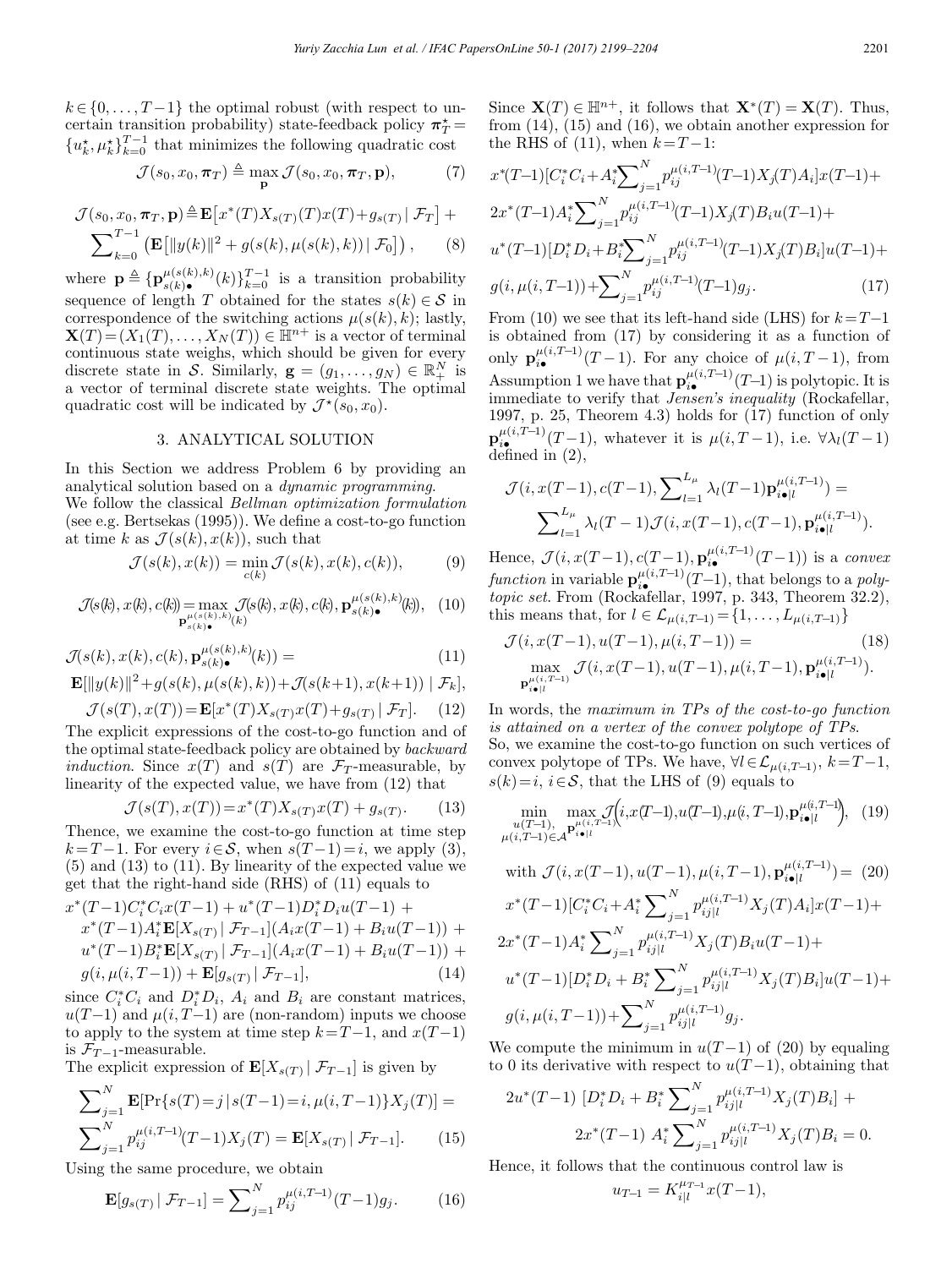$$
K_{i|l}^{\mu_{T-1}} = -\left[D_i^* D_i + B_i^* \sum_{j=1}^N p_{ij|l}^{\mu_{T-1}} X_j(T) B_i\right]^{-1}
$$

$$
B_i^* \sum_{j=1}^N p_{ij|l}^{\mu_{T-1}} X_j(T) A_i, \qquad (21)
$$

where  $\mu_{T-1}$  is the switching control law of our choice. Considering that  $\mathbf{p}_{i}^{\mu_{T-1}}$  depends on  $\mu_{T-1}$ , we are dealing with a hierarchical decision problem, where the choice of the optimal switching control law  $\mu_{T-1}^*$  dominates the decision process. For any discrete state  $i$ , we can split our problem in a number (equal to  $|\mathcal{A}(i)|$ ) of problems, where for each value of  $\mu(i, T-1) = \mu$  we find

 $\min_{K_{i|l}^{\mu}x(T-1)}$  $\max_{\mathbf{p}_{i\bullet|l}^{\mu}} \mathcal{J}(i, x(T-1), u(T-1)) = K_{i|l}^{\mu} x(T-1), \mu, \mathbf{p}_{i\bullet|l}^{\mu}),$ 

the smallest of which gives us the value of (19), and the related  $\mu_{T-1}^*$ . Whatever it is  $\mu_{T-1}^* \in \mathcal{A}(i)$ , when we choose it, the transition probability vector maximizing the cost-togo function will be the corresponding vertex  $\mathbf{p}_{i\bullet|l^*}^{\mu_{l-1}^*}$ , where  $l^*$  is in  $\mathcal{L}_{\mu_{T-1}^*}$ . The optimal continuous control law to apply will be  $u_{T-1}^* = K_{i|l^*}^{\mu_{T-1}^*} x(T-1)$ . After applying the optimal hybrid control law in (20), we get that

$$
\mathbf{p}_{i\bullet|l^*}^{\mu^*_{T-1}} = \arg \max_{\substack{\mu^*_{T-1} \\ \mathbf{p}_{i\bullet|l}^{\mu^*_{T-1}}}} \mathcal{J}(i, x(T-1), u^*_{T-1}, \mu^*_{T-1}, \mathbf{p}_{i\bullet|l}^{\mu^*_{T-1}}),
$$

 $\mathcal{J}(i,\boldsymbol{x}(T-1)\boldsymbol{u}^\star_{T-1},\boldsymbol{\mu}^\star_{T-1},\boldsymbol{\mathrm{p}}_{i\bullet|l^\star}^{\boldsymbol{\mu}^\star_{T-1}})\geq \mathcal{J}(i,\boldsymbol{x}(T-1)\boldsymbol{u}^\star_{T-1},\boldsymbol{\mu}^\star_{T-1},\boldsymbol{\mathrm{p}}_{i\bullet|l}^{\boldsymbol{\mu}^\star_{T-1}}),$ with equality valid for the transition probability of the vertex  $l^*$ . This leads us to the following explicit expression

 $\mathcal{J}(i, x(T-1)) = \mathcal{J}(i, x(T-1), u_{T-1}^*, \mu_{T-1}^*, \mathbf{p}_{i\bullet|\ell^*}^{\mu_{T-1}^*}) =$  (22)  $x^*(T-1)[C_i^*C_i + A_i^* \sum_{j=1}^N p_{ij}^{\mu_{T-1}^* X_j}(T)A_i A_i^*{\sum}_{j=1}^Np_{ij|l^*}^{\mu_{T-1}^\star X_j(T)B_i}$  $\sqrt{ }$  $D_i^*D_i + B_i^* \sum\nolimits_{j=1}^N p_{ij|l^*}^{\mu^*_{T-1}} X_j(T) B_i$  $1^{-1}$ ·  $B_i^* {\sum}_{j=1}^N p_{ij}^{\mu_{T-1}^* X_j(T) A_i} ] x(T-1) +\! {\sum}_{j=1}^N p_{ij}^{\mu_{T-1}^* g_j} + g(i,\mu_{T-1}^{\star}) =$  $x^*(T-1)X_i(T-1)x(T-1)+g_i(T-1),$  (23)

with  $X_i(T-1) \triangleq X_i(T-1, \mu_{T-1}^*, l^*) \in \mathbb{F}_+^{n \times n}$ , and with the cost of action  $\mu_{T-1}^*$  of  $g_i(T-1) \triangleq g_i(T-1, \mu_{T-1}^*, l^*) \in \mathbb{R}_+$ . In this way we obtain the first recursion of coupled Riccati difference equations (CRDEs), where  $X_i(T-1)$  equals to

$$
X_i(T-1, \mu_{T-1}^*, l^*) = C_i^* C_i + A_i^* \sum_{j=1}^N p_{ij}^{\mu_{T-1}^*} X_j(T) A_i - A_i^* \sum_{j=1}^N p_{ij}^{\mu_{T-1}^*} X_j(T) B_i \left[ D_i^* D_i + B_i^* \sum_{j=1}^N p_{ij}^{\mu_{T-1}^*} X_j(T) B_i \right]^{-1}.
$$
  
\n
$$
B_i^* \sum_{j=1}^N p_{ij}^{\mu_{T-1}^*} X_j(T) A_i,
$$
\n(24)

(with  $\mu_{T-1}^* \in \mathcal{A}(i)$ ,  $l^* \in \mathcal{L}_{\mu_{T-1}^*}$ ). We remark that apart from their dependency on  $\mu_{T-1}^*$  and  $l^*$ , the CRDEs (24) have the same form of the ones presented in (Costa et al., 2005, p. 75). The first recursion for the cost  $g_i(T-1)$  of the switching control law is

$$
g_i(T-1, \mu_{T-1}^*, l^*) = \sum_{j=1}^N p_{ij}^{\mu_{T-1}^*} g_j + g(i, \mu_{T-1}^*)
$$
 (25)

From the explicit expressions of (22), provided in (23), (24), and (25), we see that the value of the cost-to-go function  $\mathcal{J}(i, x(T-1))$  at time step  $k = T-1$  depends on both discrete and continuous states of the system. Without knowing a priori the value of  $x(T-1)$ , we can not choose the optimal continuous state-feedback control gain  $K_{i|l^*}^{\mu^*_{T-1}}$ , which is described by (21). Thus, we need to consider, and store in memory, all vertices of convex polytopes of transition probability vectors, which possibly attain the maximum for those switching control laws, that ever achieve the minimum for some continuous state. This procedure requires to solve (24) for every  $l \in \mathcal{L}_{\mu_{T-1}}$  of every  $\mu_{T-1} \in \mathcal{A}(i)$ , then perform some tests, described in the next section, to remove all the redundant solutions, and store all the remaining ones for the next time step,  $k = T - 2$ . These subsets of so-called parsimonious solutions will be indicated by  $\mathcal{L}_{\mu_{T-1}}^* \subseteq \mathcal{L}_{\mu_{T-1}}$  and  $\mathcal{A}^*(i) \subseteq \mathcal{A}(i)$ .

Now, given the (parsimonious) set of solutions of the first recursion of coupled Riccati difference equations (24), comprised of all  $X_{s(T-1)}(T-1, \mu_{T-1}, l)$ , such that  $l \in \mathcal{L}^*_{\mu_{T-1}}$ and  $\mu_{T-1} \in \mathcal{A}^*(i)$ , let us examine (11) at time step  $k = T-2$ . From the same considerations used to obtain (14),  $\forall i \in \mathcal{S}$ , when  $s(T-2) = i$ , and for any given  $\mu_{T-1}, l$ , such that  $X_{s(T-1)}(T-1,\mu_{T-1},l) = X_{s(T-1)}(T-1), \quad g_{s(T-1)}(T-1) =$  $g_{s(T-1)}(T-1,\mu_{T-1},l)$ , we find that the RHS of (11), for  $k=T-2$ , equals to

$$
x^*(T-2)C_i^*C_i x(T-2) + u^*(T-2)D_i^*D_i u(T-2) +x^*(T-2)A_i^* \mathbf{E}[X_{s(T-1)}(T-1)|\mathcal{F}_{T-2}](A_i x(T-2) + B_i u(T-2)) +u^*(T-2)B_i^* \mathbf{E}[X_{s(T-1)}(T-1)|\mathcal{F}_{T-2}](A_i x(T-2) + B_i u(T-2)) +g(i, \mu(i, T-2)) + \mathbf{E}[g_{s(T-1)}(T-1)|\mathcal{F}_{T-2}],
$$
 (26)

$$
\mathbf{E}[X_{s(T-1)}(T-1)|\mathcal{F}_{T-2}] = \sum_{j=1}^{N} p_{ij}^{\mu(i,T-2)}(T-2)X_j(T-1), (27)
$$

$$
\mathbf{E}[g_{s(T-1)}(T-1)|\mathcal{F}_{T-2}] = \sum_{j=1}^{N} p_{ij}^{\mu(i,T-2)}(T-2)g_j(T-1). \tag{28}
$$

Notice, that the above expectations require considering all N possible discrete states of the system. Thus, we need to compute all possible permutations (with repetition) of parsimonious vertices  $l \in \mathcal{L}^*_{\mu_{T-1}}$  and actions  $\mu_{T-1} \in \mathcal{A}^*(j)$ , for every  $j \in \mathcal{S}$ . Let us index (26) by  $\xi(k) \in \Xi(k) \subset \mathbb{N}$ . Then,

$$
|\Xi(T-1)|=1,
$$
\n
$$
\mathbf{\nabla}^{N} \quad \mathbf{\nabla}^{|\mathcal{A}^{\star}(i)|} \tag{29}
$$

$$
|\Xi(T-2)| = \prod_{j=1}^{N} \prod_{\iota=1}^{|\mathcal{A}^*(j)|} |\mathcal{L}^*_{\mu_{T-1}(\iota)}|, \tag{30}
$$

$$
|\Xi(T-2)|_{\text{max}} = (ML)^N,\tag{31}
$$

where  $|\Xi(T-2)|_{\text{max}}$  is the the maximum number of equations we need to solve at time step  $k=T-2$ , if all M actions are available for every discrete state, and there are no redundant solutions to CRDEs (24). In what follows, when the value of k will be clear from the context, we will write ξ instead of  $\xi(k)$ . For any  $\xi(T-2) \in \Xi(T-2)$ , we pursue the same line of reasoning applied for the previous time step. We have that  $\mathcal{J}_{\xi}(i, x(T-2), u(T-2), \mu(i, T-2))$  is obtained from the related (26) by considering it as a function of only  $\mathbf{p}_{i\bullet}^{\mu(i,T-2)}(T-2)$ , which belongs to a polytopic set. As Jensen's inequality holds for (26), this function is convex in  $\mathbf{p}_{i\bullet}^{\mu(i,T-2)}(T-2)$ . So, from (Rockafellar, 1997, p. 343, Theorem 32.2), we obtain that

$$
\mathcal{J}_{\xi}(i, x(T-2), u(T-2), \mu(i, T-2)) = (32)
$$
  
\n
$$
\max_{\mathbf{p}_{i\bullet|v}^{\mu(i,T-2)}} \mathcal{J}_{\xi}(i, x(T-2), u(T-2), \mu(i, T-2), \mathbf{p}_{i\bullet|v}^{\mu(i,T-2)}),
$$
\n(32)

with  $v \in \mathcal{L}_{\mu(i,T-2)}$ .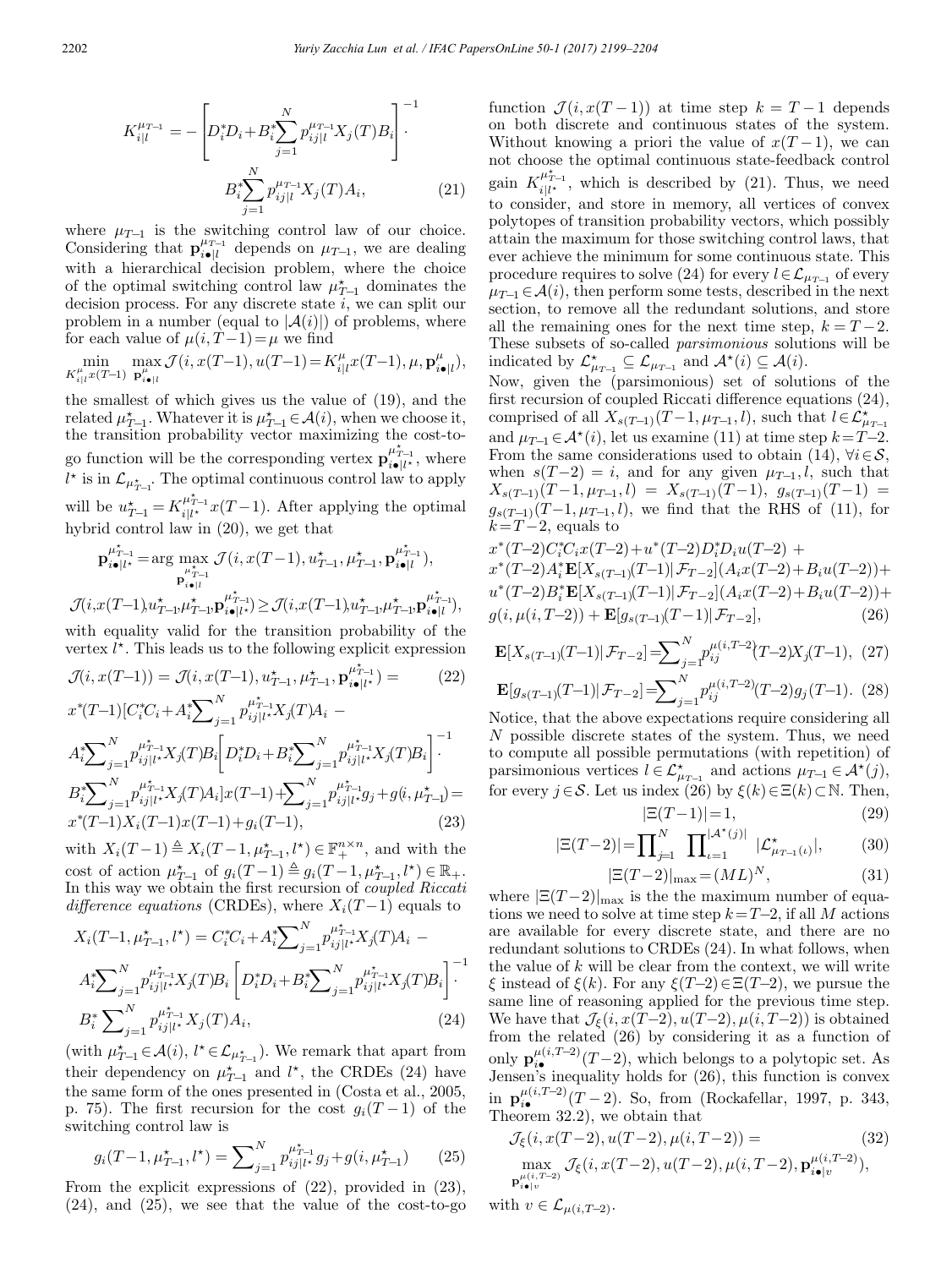Applying the same steps as before, we find, that

$$
u_{T-2}^{\xi} = K_{i|v,\xi}^{\mu_{T-2}} x(T-2),\tag{33}
$$

$$
K_{i|v,\xi}^{\mu_{T-2}} = -\left[D_i^* D_i + B_i^* \sum_{j=1}^N p_{ij|v}^{\mu_{T-2}} X_j (T-1) B_i\right]^{-1}.
$$

$$
B_i^* \sum_{j=1}^N p_{ij|v}^{\mu_{T-2}} X_j (T-1) A_i,
$$
(34)

$$
X_i^{\xi}(T-2, \mu_{T-2}^{\star}, v^{\star}) = C_i^{\ast}C_i + A_i^{\ast} \sum_{j=1}^N p_{ij|v^{\star}}^{\mu_{T-2}^{\star}} X_j(T-1)A_i + A_i^{\ast} \sum_{j=1}^N p_{ij|v^{\star}}^{\mu_{T-2}^{\star}} X_j(T-1)B_i K_{i|v,\xi}^{\mu_{T-2}}, \quad (35)
$$

with  $\xi = \xi(T-2) \in \Xi(T-2)$ ,  $\mu_{T-2}^* \in \mathcal{A}(i)$ ,  $v^* \in \mathcal{L}_{\mu_{T-2}^*}$ . Then,

$$
g_i^{\xi}(T-2, \mu_{T-2}^{\star}, v^{\star}) = \sum_{j=1}^{N} p_{ij|v^{\star}}^{\mu_{T-2}^{\star}} g_j(T-1) + g(i, \mu_{T-2}^{\star}),
$$
 (36)

$$
\mathcal{J}_{\xi}(i, x(T-2)) = x^*(T-2)X_i^{\xi}(T-2)x(T-2) + g_i^{\xi}(T-2).
$$
 (37)  
As before, at the end of time step, for every  $v \in \mathcal{L}_{\mu_{T-2}}$ , we  
evaluate everyone of  $|\Xi(T-2)|$  solutions of (35), and discard  
all the redundant solutions, in order to obtain smaller,  
paramonious sets  $\mathcal{L}^*_{\mu_{T-2}} \subseteq \mathcal{L}_{\mu_{T-2}}$  and  $\mathcal{A}^*(i) \subseteq \mathcal{A}(i)$ .

By iterating this procedure for a genetic  $k = T - t$ , with  $t \in \{2,\ldots,T\}$ , it is possible to obtain the following:

$$
|\Xi(k)| = \prod_{j=1}^{N} \prod_{\iota=1}^{|\mathcal{A}^{\star}(j)|} |\mathcal{L}^{\star}_{\mu_{k+1}(\iota)}|, \tag{38}
$$

$$
|\Xi(k)|_{\text{max}} = M^{N^{t-1}} L^{\sum_{h=1}^{t-1} N^h}, \tag{39}
$$

where  $\mathbb{E}(k)|_{\text{max}}$  is the the maximum number of equations we need to solve, if all  $M$  actions are available for every discrete state, and there are no redundant solutions to CRDEs at any previous time step.

Theorem 7. Given a discrete-time Markov jump switched linear system  $\Sigma$ , described by (3), with Assumptions 1, 3, and 5 satisfied, for each initial condition  $x_0$  and  $s_0$ , vectors of terminal continuous state weighs  $X(T)$ , and discrete state weights g, the optimal solution of Problem 6 is given by the policy  $\pi^*$ , having optimal switching control law

$$
\mu_k^{\star} \in \mathcal{A}^{\star}(i),\tag{40}
$$

such that  $\forall k \in \mathbb{N}_0, k \leq T, \forall \xi \in \Xi(k)$  (with cardinality provided by (38)),  $l \in \mathcal{L}_{\mu_k}^*$ ,  $\mu_k \in \mathcal{A}^*(i)$ , for any given  $x(k)$ ,

$$
\mathcal{J}(i, x(k)) = \min \mathcal{J}_{\xi}(i, x(k)), \tag{41}
$$

$$
\mathcal{J}_{\xi}(i, x(k)) = x^*(k) X_i^{\xi}(k, \mu_k, l) x(k) + g_i^{\xi}(k, \mu_k, l), \quad (42)
$$

$$
X_i^{\xi}(k, \mu_k, l) = C_i^* C_i + A_i^* \sum_{j=1}^N p_{ij|l}^{\mu_k} X_j(k+1) A_i + A_i^* \sum_{j=1}^N p_{ij|l}^{\mu_k} X_j(k+1) B_i K_{i|l,\xi}^{\mu_k}, \qquad (43)
$$

$$
K_{i|l,\xi}^{\mu_k} = -\left[D_i^* D_i + B_i^* \sum_{j=1}^N p_{ij|l}^{\mu_k} X_j(k+1) B_i\right]^{-1}
$$

$$
B_i^* \sum_{j=1}^N p_{ij|l}^{\mu_k} X_j(k+1) A_i, \tag{44}
$$

$$
g_i^{\xi}(k, \mu_k, l) = \sum_{j=1}^{N} p_{ij|l}^{\mu_k} g_j(k+1) + g(i, \mu_k), \qquad (45)
$$

and corresponding optimal continuous control law

$$
u_k^* = K_{i|l,\xi}^{\mu_k^*} x(k). \tag{46}
$$

where  $\mathcal{A}^*(i)$  and  $\mathcal{L}_{\mu_k}^*$  indicate the parsimonious sets, leading to the state-dependent optimal solutions.

Proof. By backward induction, it follows the procedure presented in the preceding part of this Section.  $\Box$ 

# 4. ANALYTICAL REDUNDANCY

We have seen in the previous section that the value of the cost-to-go function (41) explicitly depends on the continuous state of the system in the CRDE part of the expression. However, not every cost-to-go function will be optimal, since, for instance, for any given  $\mu_k \in \mathcal{A}(i)$ , there is a possibility, that some costs will be smaller than others in TPs, for all continuous states  $x(k)$ . To define this concept formally, let us indicate the set of all possible cost-to-go candidates by  $\Theta(k)$ ,  $|\Theta(k)| \leq |\Xi(k)|_{\text{max}}$ . Also, let us denote by  $\Xi(k) \subseteq \Theta(k)$  the set of optimal solutions. Clearly, if for any given  $\mu_k \in \mathcal{A}(i)$ ,  $\mathcal{J}_{\theta}(i, x(k)) \leq \mathcal{J}_{\xi}(i, x(k))$ ,  $\forall x(k)$ , where  $\theta \in \Theta(k)$ ,  $\xi \in \Xi(k)$ , then  $\mathcal{J}_{\theta}(i, x(k))$  cannot achieve the maximum in TPs associated with the switching law  $\mu_k$ , and thus  $\mathcal{J}_{\theta}(i, x(k))$  is redundant, and can be discarded. If we write both cost functions in their explicit form through (42), we get that  $\mathcal{J}_{\theta}(i, x(k))$  is redundant, if for  $l, v \in \mathcal{L}_{\mu_k}$ 

$$
x^*(k) \Big( \! X_i^{\xi}(k,\mu_k,l) - X_i^{\theta}(k,\mu_k,v) \! \Big) x(k) \geq g_i^{\theta}(k,\mu_k,v) - g_i^{\xi}(k,\mu_k,l).
$$

It is well a known fact, that if  $X_i^{\xi}(k, \mu_k, l) \succeq X_i^{\theta}(k, \mu_k, v)$ , then  $x^*(k) (X_i^{\xi}(k, \mu_k, l) - X_i^{\theta}(k, \mu_k, v)) x(k) \geq 0, \forall x(k) \in \mathbb{F}^n$ (by definition of semi-definiteness). So, the first (sufficient) criterion, that permits us to find a redundant cost  $\mathcal{J}_{\theta}(i, x(k))$  is the following:

if 
$$
g_i^{\xi}(k, \mu_k, l) - g_i^{\theta}(k, \mu_k, v) \ge 0
$$
 &  $X_i^{\xi}(k, \mu_k, l) \succeq X_i^{\theta}(k, \mu_k, v)$   
then  $\mathcal{J}_{\theta}(i, x(k))$  is redundant: remove  $\mathcal{J}_{\theta}, \theta(k), v$  (47)

The second criterion, always for a given  $\mu_k \in \mathcal{A}(i)$ , is computationally expensive, and is based on a fact, that if the  $\mathcal{J}_{\theta}(i, x(k))$  is a convex combination of other costto-go candidates  $\mathcal{J}_{\xi_i}(i, x(k))$ , where  $\xi_i \in \Xi(k)$ ,  $l_i \in \mathcal{L}_{\mu_k} \backslash v$ , then  $\mathcal{J}_{\theta}(i, x(k))$  is an interior point of a convex polytope defined by those  $\mathcal{J}_{\xi_i}(i, x(k))$  as vertices; by (Rockafellar, 1997, p. 343, Theorem 32.2),  $\mathcal{J}_{\theta}(i, x(k))$  cannot attain the maximum in transition probabilities. Formally, we write that, for any given discrete state  $i \in \mathcal{S}$  and any discrete switching law  $\mu_k \in \mathcal{A}(i)$ , if there  $\exists \alpha_i \in \mathbb{R}_+$ ,  $\iota \in \mathbb{N}$ , such that  $\sum_i \alpha_i = 1$ ,  $\mathcal{J}_\theta(i, x(k)) = \sum_i \alpha_i \mathcal{J}_{\xi_i}(i, x(k))$ ,  $\forall x(k)$ , and  $u \leq L_{\mu_k} - 1$ , then  $\mathcal{J}_{\theta}(i, x(k))$  is redundant. In practice, this implies verifying, whether

$$
g_i^{\theta}(k, \mu_k, v) = \sum_{\iota} \alpha_{\iota} g_i^{\xi_{\iota}}(k, \mu_k, l) \&
$$

$$
X_i^{\theta}(k, \mu_k, v) = \sum_{\iota} \alpha_{\iota} X_i^{\xi_{\iota}}(k, \mu_k, l_{\iota}), \quad (48)
$$

which requires solving a system of linear equations and checking if the solution gives us a convex combination. As a side note, we can combine (47) and (48) in a unique, more general, but also more complex to check, criterion. After removing all the redundant solutions from  $\Theta(k)$  via (47) and (48), we obtain a smaller set, sometimes called parsimonious (see Lincoln and Rantzer (2006)), of the cost-togo functions (42), which can ever achieve the maximum in transition probabilities for some continuous state  $x(k)$ . For every  $\mu_k \in \mathcal{A}(i)$ , we denote the corresponding parsimonious set of indices of vertices of a convex polytope of TPs by  $\mathcal{L}_{\mu_k}^{\star}$ . As a final note, we observe that, if for every  $x(k)$ , every cost-to-go function (42) correspondent to vertices of a convex polytope of TPs for a switching control law  $\mu_k$ , is smaller than every cost-to-go candidate function (42) correspondent to vertices of a convex polytope of TPs for another switching control law  $\mu'_k$ , then  $\mu'_k$  is redundant at time step  $k$ . Formally, we write that